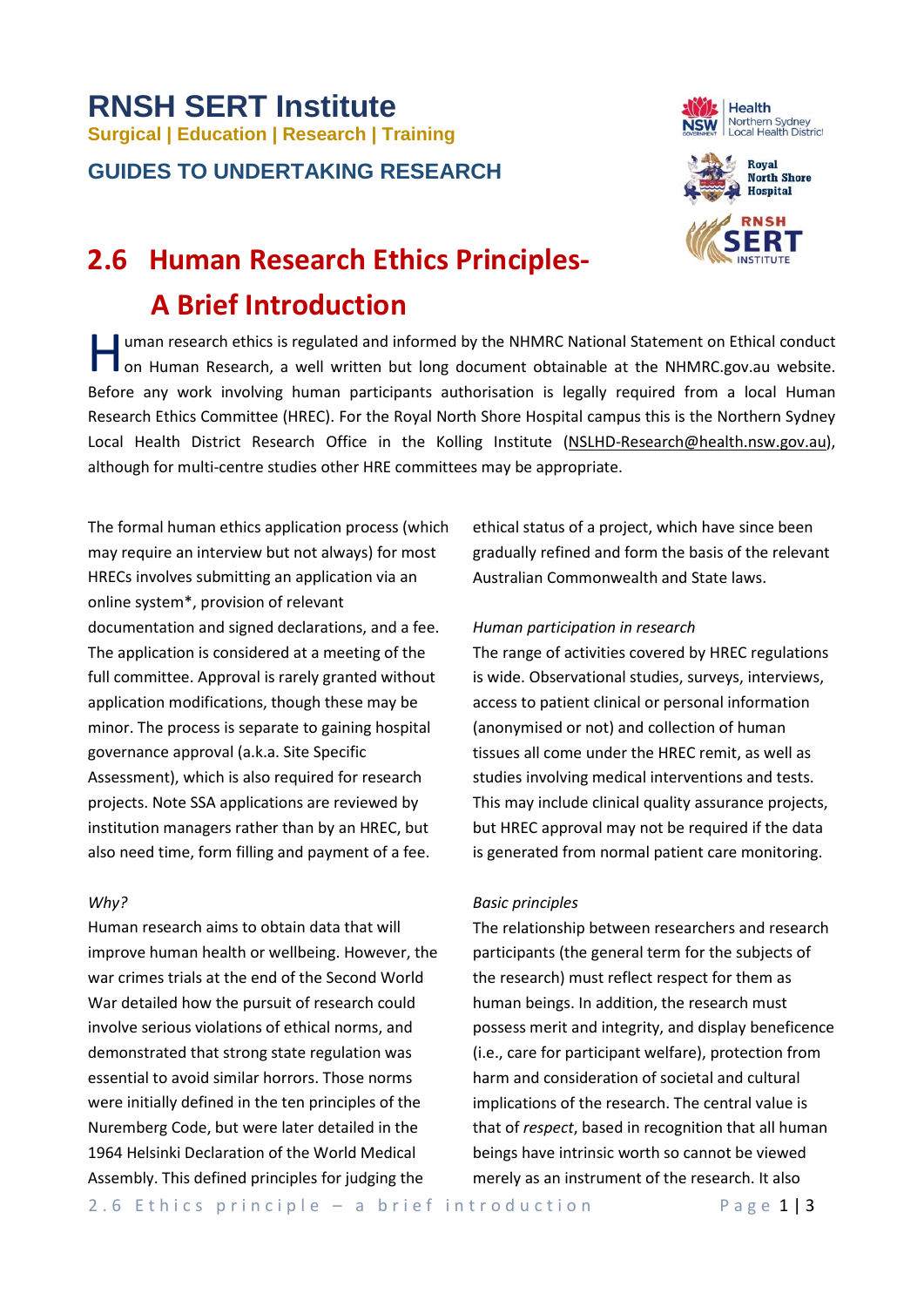demands that all individuals be regarded as having equal worth. The principle of respect implies that studies be designed to minimise risk of harm or discomfort. It also demands that where there is no benefit to a participant both the harm and risk of harm should be particularly low.

These principles lead to the very heart of human research ethics – the *requirement for consent* by any research participant. This consent must be voluntary and properly informed by adequate understanding of the project. This requires engagement from the researcher to ensure consent is properly obtained, signed off and notified. Consent can be withdrawn by a participant at any point and for any reason, *or none*. Where a participant cannot give consent (e.g., due to cognitive impairment) then an advocate needs to be involved to protect the participant interests. If data is aggregated and anonymised, cannot harm participants (even if the data is misplaced) and individual consent burdensome to obtain from all participants then an application to the HRE committee can be made to waive the need for consent (see below).

#### *Harm and risk of harm*

The notion of harm is a simple one to understand although, for HREC assessment, its nature and severity are important parameters. It is important to note that firmly within the definition of harm (albeit at the low end of the scale) are discomfort, inconvenience and breach of privacy. Discomfort includes minor effects of blood sampling but also medication side effects, taking blood pressure and any anxiety induced by interaction with a medical researcher. Inconvenience refers to the time taken to participate in the research, even if it is a survey. Breach of privacy includes release (accidental or not) of personal information about a participant.

An important concept is that of *risk of harm* and it may be just as important to minimise this as to

minimise actual harm. A procedure involving only inconvenience is viewed very differently if it involves even a small risk of injury. Thus, risk needs to be assessed as well as harm. A risk is a potential for harm (including discomfort or inconvenience) and involves an assessment of both harm severity and harm exposure. The researcher(s) and the HREC thus need to identify any risks, gauge their probability and severity, assess how much they can be minimised, determining whether potential benefits of the research to justify the risk, and determine how the risk exposure can be managed.

#### *The role of the HREC*

Aside from fulfilling a formal legal oversight role, an HREC makes judgements on whether risks of a proposed research project are justified by potential benefits, including the participants' perceptions of those risks and benefits, determine that an indemnity system exists to compensate for any harm suffered and manage conflict of interest among the researchers. An HREC that is appointed under NHMRC guidelines includes an overseeing chairperson, two laypeople (male and female) with no research affiliation, two experienced medical researchers, a lawyer where possible, a person with a community pastoral care role, and a person with experience in medical care or counselling.

#### *Negligible and low risk projects*

Low risk implies a risk only of discomfort, and negligible risk implies no harm more than inconvenience. Many data analysis projects that study aggregated data from past patients would fall under such a category if the data in anonymised. This can be achieved in databases such as REDCap, although there is as yet no legal definition of "*anonymised"* in Australia. It is possible to apply to an HREC to have a waiver issued for the need to have formal consent from the participants where this is impractical and unnecessary given the low/negligible risk of harm.